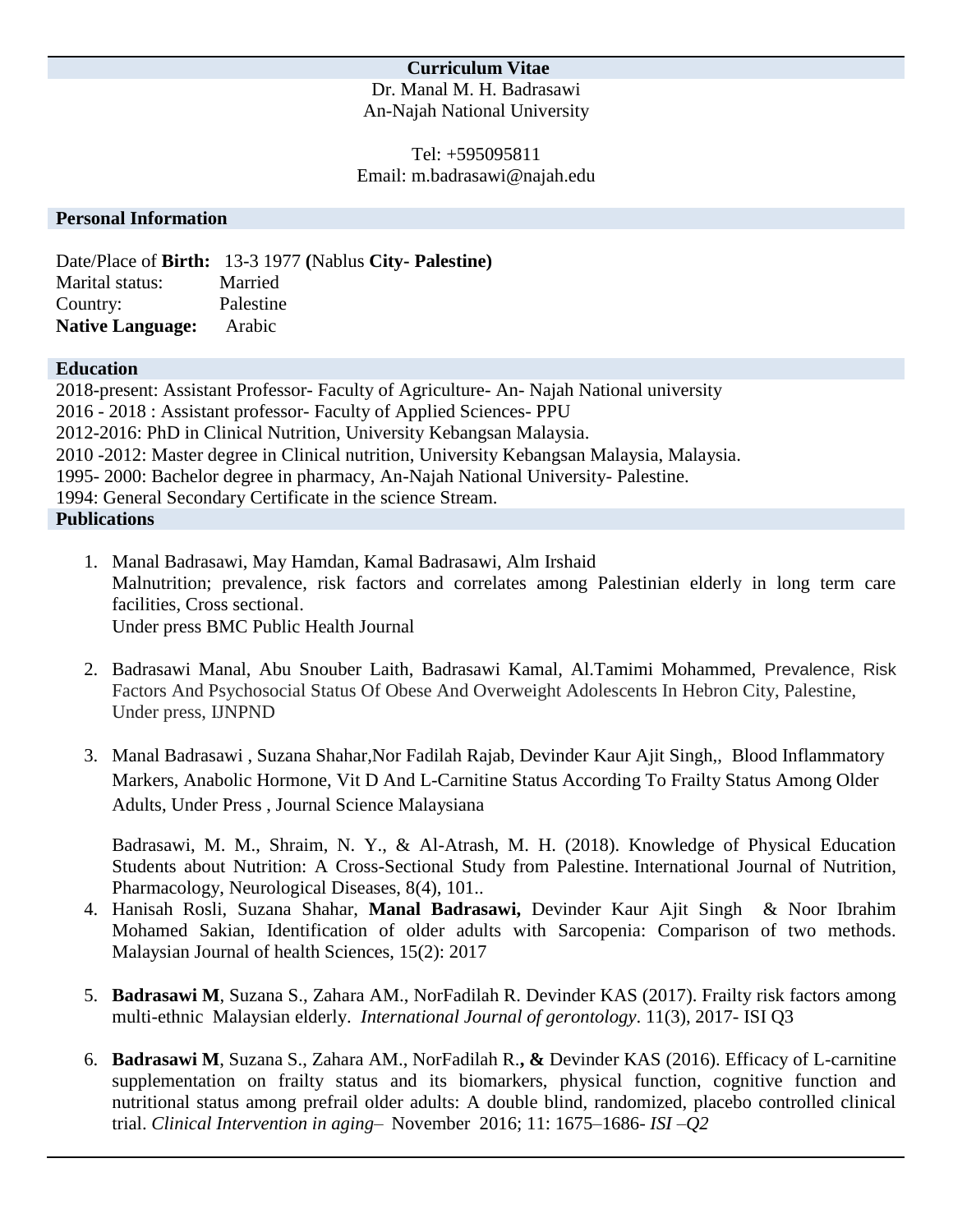- 7. **Badrasawi M**, Suzana S., Zahara AM., NorFadilah R. Devinder KAS (2016). Nutritional status, cognitive and physical function according to frailty status among Malaysian older adults. *Malaysian journal of nutrition. Dec.* Mal J Nutr 22(3): 351 -361, 2016, scopus
- 8. **Badrasawi M**, Suzana S, Zahara AM, Nor Fadilah R, Devinder KAS. L-carnitines Plasma Level, Inflammatory Status, Anabolic Hormone and Vitamin D Plasma Level According to Frailty Status Among Malaysian older adults, Under peer review – Malaysian Journal of Nutrition
- 9. Suzana Shahar, Ainor Farahin Aziz, Siti Nur Arina Ismail, Hanis Mastura Yahya, Normah Che Din, Zahara Abdul Manaf, & **Manal M Badrasawi** (2015). The effect of polygonum minus extract on cognitive and psychosocial parameters according to mood status among middle-aged women: A randomized, double-blind, placebo-controlled study. *Clinical Intervention in Aging*, 10, 1505–1520. ISI Journal
- 10. [D.K.A. Singh, S.G.K. Pillai,](javascript:void(0);) **M. [Badrasawi](javascript:void(0);)**, [S.T. Tan, C.C. Tai,](javascript:void(0);) & [S. Shahar,](javascript:void(0);) [\(2015](http://www.physiotherapyjournal.com/issue/S0031-9406(15)X0004-6)). Reference valúes of physical performance tests among older adults with physiological high and low falls risk. *Physiotherapy*, 101, Supplement 1, e1400–e1401. ISI –Q2 jornal
- 11. **Badrasawi Manal**, **S.** Suzana**,** & D.K.A. Singh (2015). Nutrition intervention in frailty. Review of the clinical intervention study. *The Journal of Frailty & Aging*, 4:2.
- 12. Haj Hamad M, Aref M, **Badrasawi M. (2014**). Atypical, Delayed Presentation of Asymptomatic Celiac Disease; Case Report and Review of Literature. Brunei Darussalam Journal of Health; 5 (1): 88-93
- 13. **Manal Badrasawi**, Suzana Shahar, **&** Ismail Sagap (2014). Nutritional management of enterocutaneous fistula: a retrospective study at a Malaysian university medical center. *Journal of Multidisciplinary Health Care*, [7](http://www.dovepress.com/journal-of-multidisciplinary-healthcare-archive7-v754), 365—370. Scopus index Journal
- 14. Huiloo Won**,** Suzana Shahar**, Manal Badrasawi,** NormahChe Din**,** Devinder Kaur Ajit Singh**,** Zahara Manaf**,** Tan Sin Thien, & Clin Epidemiol **(**2014**).** Relationship between physical performance measure with cognitive performance among community dwelling older adults; *Clinical Epidemiology,* 6: 343– 350. ISI Jornal
- 15. **Badrasawi M**., Shahar S., Manaf Z., & Haron H. (2013). Effect of *talbinah* food consumption on depression symptoms among institutionalized elderly people in long term care facilities: Randomized controlled clinical trial. *Journal of Clinical Intervention in Aging*, 8, 279-285. ISI Q1 Journal
- 16. S Suzana SK Norshafarinab, **M. Badrasawi**, MS Noor Ibrahimc, AM Zaharaa, Y Zaitund , **&** J Leonarde (2013). Effectiveness of exercise and protein supplementation intervention on body composition, functional fitness and oxidative stress among elderly Malays with Sarcopenia. *Clinical Interventions in Aging,* 8, 1365–1375. ISI Q1 Journal

#### **Book Chapters**

1. White book on frailty International association of geriatric and gerontology (In progress)

# **Research Experience and activities**

- Principle investigator in PAL-GER research fund, Successful aging in Palestine, prevalence and correlates.
- Principle investigator in Nutrition and health research group- Palestine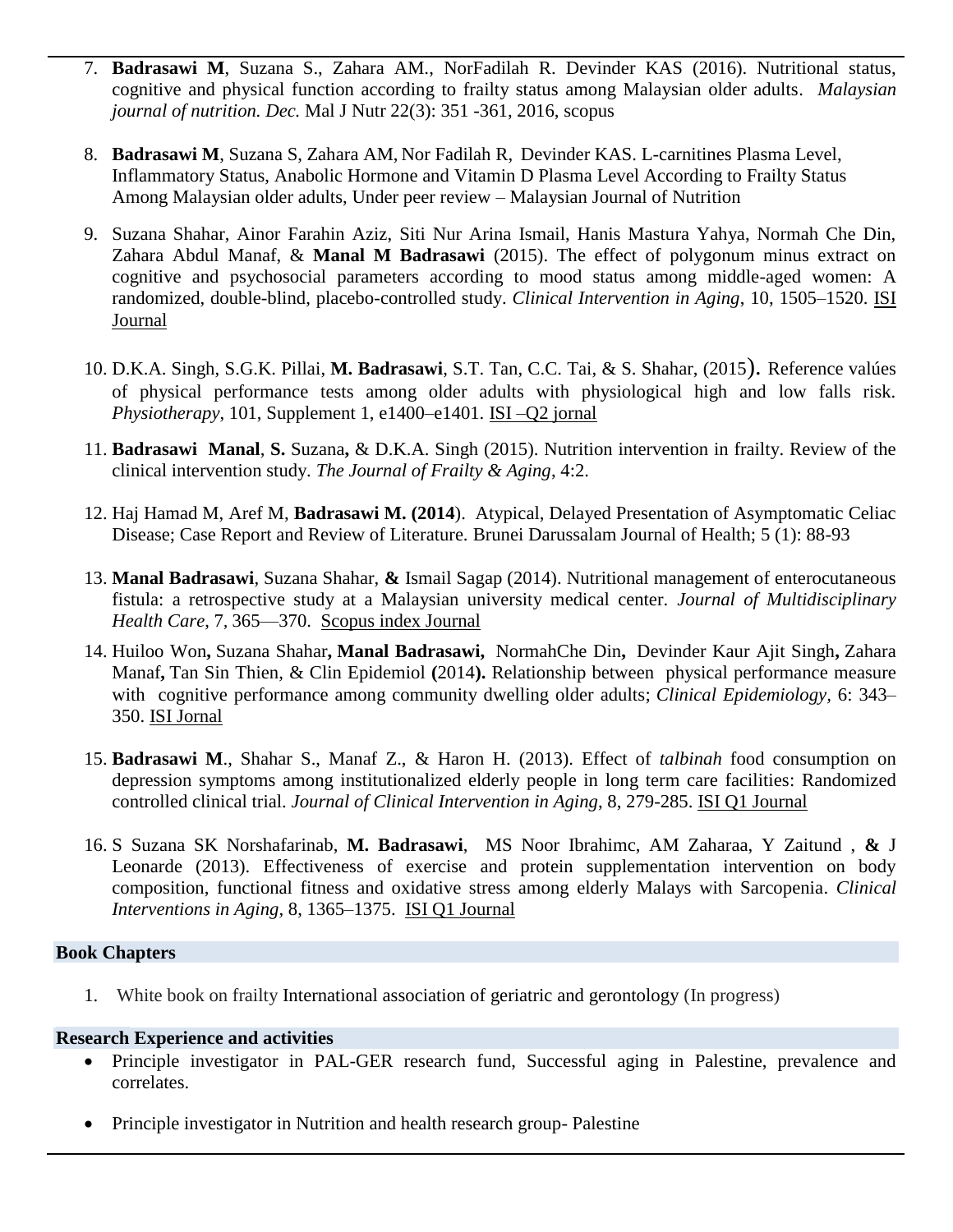- Principle investigator in Hebron Aging Study, Cross sectional study to determine the prevalence and risk of successful aging in Hebron. Data collection stage
- Principle investigator: Obesity, physical activity and psychological factors among undergraduate students in the southern universities in Palestine, Cross sectional study. Data collection stage.
- Principle investigator: Nutritional status, dietary habits, sport nutrition awareness among Palestinian athletes. Cross sectional study
- Conduct a nutrition survey to determine the obesity prevalence and risk factors among Palestinian teenagers at Secondary schools in Hebron. South of Palestine 2017.
- Conduct a cross sectional study to determine the level of awareness about maternal nutrition among pregnant ladies in Hebron. 2017
- Conduct a local Palestinian Nutrition Survey about Eating Disorder in University female students at PPU – Hebron- 2016/2017
- Conducted a randomized controlled double blinded placebo controlled clinical trial among Malaysian elderly people with frailty, 2013-2016
- Participated in Multi-country ILSI review on aging (Asia and Latin American countries)- 2015
- Participated in health national survey among Malaysian elderly LRGS- TUA projek- 2013
- Conducted clinical trials for the master research program (effect of Talbinah food consumption on depression among elderly people in long term care facilities- randomized controlled clinical trial), 2011- 2012
- Participated in assessment of nutritional knowledge and dietary behaviour among second year medical students in UKM University, 2010
- Participated in a survey: Street Food Consumption and its Health and Nutritional Implications in Middle East Countries (Palestine and Iran), 2012
- Participated in Exploring stress level in UKM biomedical undergraduate student, 2012.

### **Work Experience**

2018- present: Assistant Prof. at Al-Najah University 2016- 2018: Assistant Prof at PPU- Hebron- Palestine 2013-2015: Graduate Research Assistant, UKM 2002-2009: Responsible pharmacist at Oula.Alqiblatin pharmacy, Nablus, Palestine. 2000- 2001: Assistant pharmacist at Siam pharmacy, Ramallah, Palestine.

### **Teaching Experience**

### **Undergraduate courses**

Principle of Nutrition (2018)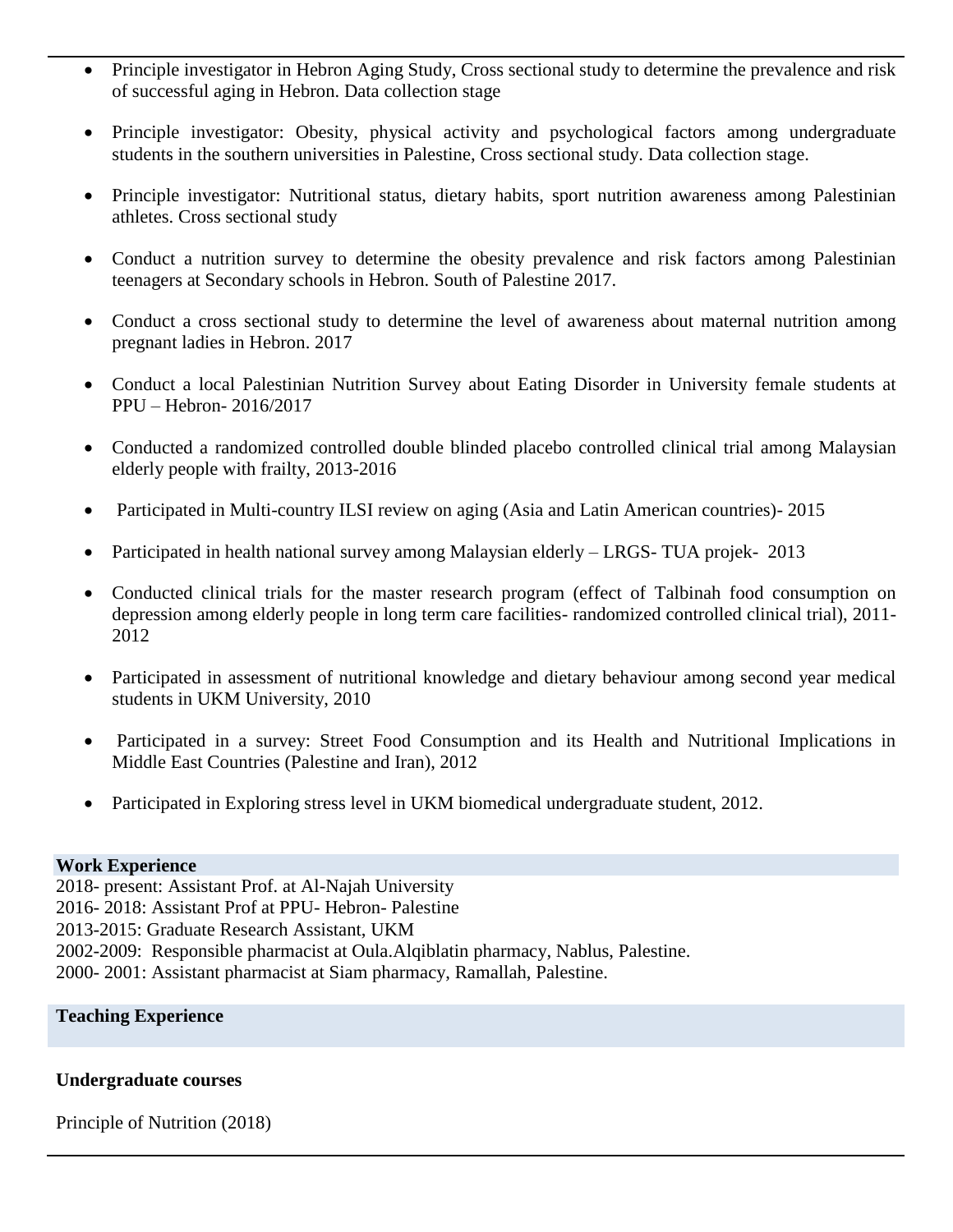Human Nutrition (2019)

Sport Nutrition (2017)

Public Health and epidemiology – 2017

Human anatomy and physiology for Health Sciences – 2016 and 2017

Biostatistics for health sciences – 2017

Medical Nutrition Therapy – 2017

Functional Food- 2017

Selected topic in nutrition -2017

Nutritional status assessment -2017

Food metabolism- 2017

Nutrition through life cycle – 2017

### **Master courses**

Advanced Diet Therapy (2018)

Applied Nutrition and Dietetic (2018)

Physiology and Metabolism (2019)

# Conferences, Seminars , Colloquiums

1. Overweight and Obesity among Secondary School Adolescence in Hebron City- Palestine: Prevalence and Risk Factors

**Manal Badrasawi** , Bayan Nimer, Rawan Tannenih ,Safaa'Rasheed, Aseel Zalloum, Shahd Abu Markhyah, Hadeel Karaki, Israa' rajabi, Asmaa' Abu Rajab & Israa' karaka

Malaysian Dietetic Association , MDA- 23- 2017/7

2. The Relationship between Nutritional Status and Psychosocial Factors among Palestinian Adolescences: A Cross Sectional Study

**Manal Badrasawi**, Zaheera khdour , Razan Allahalyah, Alaa Jaradat , Abd Alrahim mhareeq & Ahmad Rawashdeh

Malaysian Dietetic Association- MDA 23- 2017/7

3. Nutrition Knowledge and Dietary Practices among Secondary School Students in Hebron City-Palestine: A Cross- Sectional Study

**Manal Badrasawi** , Da'ad Mahdi , Kawther Abu Sabha , Rana Amro , Nour Hijjeh , Reema Allan , Farah Al Khateeb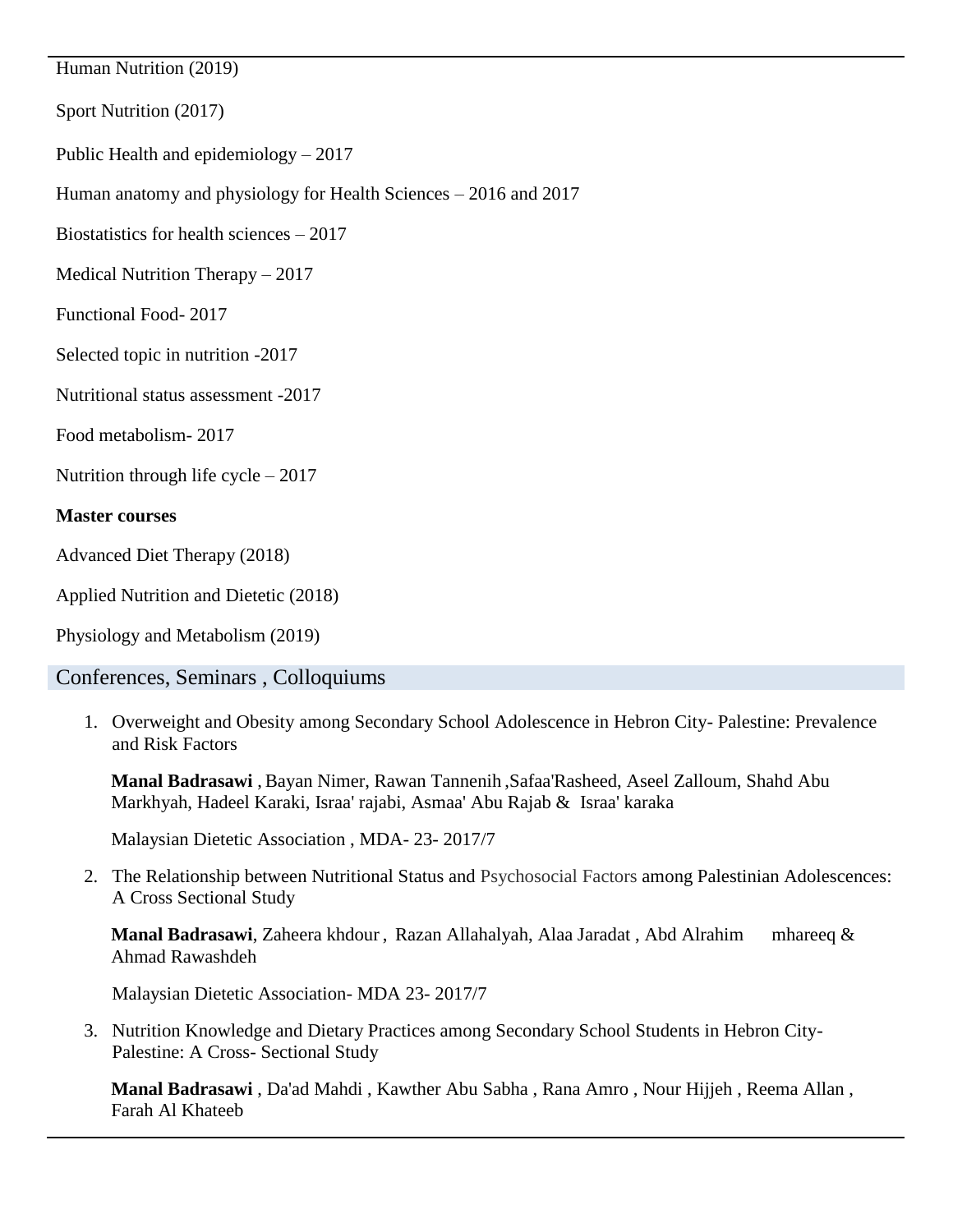Malaysian Dietetic Association- MDA 23- 2017/7

4. Nutritional Status and Dietary Habits among Undergraduate Students at the Palestine Polytechnic University in Hebron City

May Hamadan, **Manal Badrasawi** , Aseel Doufish Gadeer Abu Sneineh , Haya Amereh, Ihsan Awawdeh, Iman Maswadeh, May Abu Maizer , & Rawand Takrory

Malaysian Dietetic Association- MDA 23- 2017/7

5. Binge Eating Disorder Prevalence and Its Relationship with Selected Variables among Female Undergraduate Students at the Palestine Polytechnic University in Hebron City

**Manal Badrasawi**, Shorouq Albakri, Alaa Maharmeh , Areej Ashour ,Aseel Aladhame

Malaysian Dietetic Association- MDA 23- 2017/7

6. Assessment of Knowledge and Practices Regarding Maternal Nutrition among Pregnant Women Visiting Gynecological Clinics at Hebron City- Palestine

**Manal Badrasawi** , Renad Al Rajabi Raneen Ghanem Raghad Abu Rmaileh Banan Salaymeh Dina Mujahed Iman Abu khalaf Hadeel Al-Jabarin & Omymah Abuawad

Malaysian Dietetic Association- MDA 23, 2017/7

- 7. **Manal Badrasawi**, Suzana Shahar & Ismail Sagap, Serum albumin level and body mass index are significant predictors of better clinical out come in the conservative management of Enterocutaneous Fistula Patients, 5 years' experience in UKM medical centre, retrospective study. MDA- AODA- 2016 – oral presentation.
- 8. **Manal Badrasawi**, Suzana Shahar, Zahara Abd Manaf, Devinder Kaur, Nor fadilah Rajab. The association between vitamin D status and Frailty syndrome among Malaysian elderly- Malaysian Dietetic Association- 2015 Oral presentation
- 9. **Manal Badrasawi**, Suzana Shahar, Zahara Abd Manaf, Devinder Kaur, Nor fadilah Rajab Relationship between Cognitive Domains and Frailty Status in Community Dwelling Malaysian Elderly in Klang Valley- I Sehat Symposium- 2015 Poster presentation
- 10. **Manal Badrasawi,** Suzana Shahar, Zahara Abd Manaf, Devinder Kaur. Dietary inadequacy is a predictor of frailty among Community Dwelling Malaysian elderly- Asian Pacific Conference of Clinical Nutrition -2015 Poster presentation
- **11. Manal Badrasawi**, Suzana Shahar, Zahara Abd Manaf, Devinder Kaur**.** The association between frailty syndrome and obesity among Malaysian elderly in the state of Selangor. A poster presentation in International Congress of Obesity ICO 2014. Poster presentation
- **12. Manal Badrasawi**, Suzana Shahar, Zahara Abd Manaf, Devinder Kaur. The relationship between physical activity and physical and cognitive performance among Malaysian elderly people at the state of Selangor. Pre Congress Satellite Meeting; Physical Activity in Life Span, Malaysia -2014 Poster presentation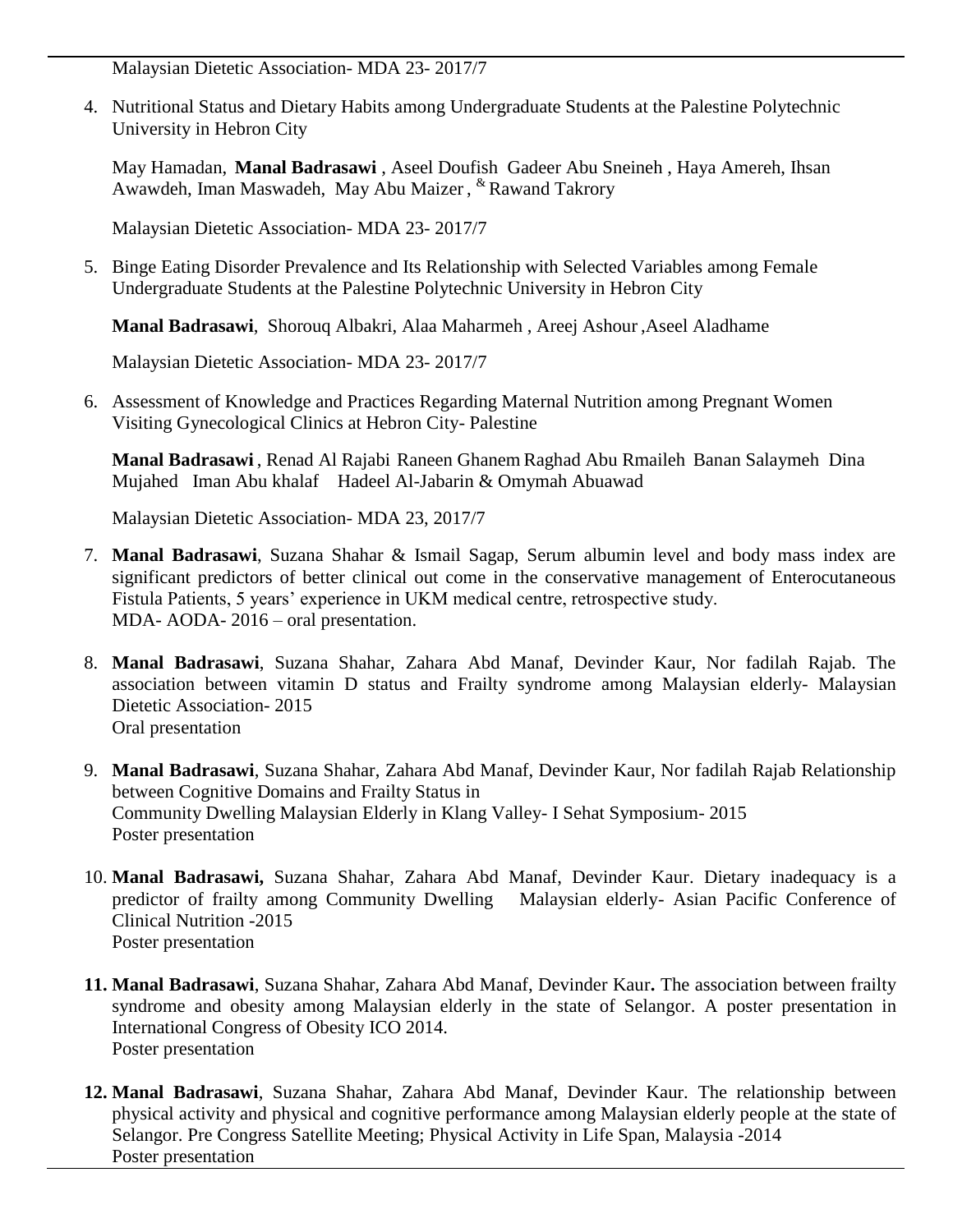- **13. Manal Badrasawi,** Suzana Shahar, Zahara Abd Manaf, Devinder Kaur. Nutritional status, body composition and cognitive function of frail and prefrail Malaysian older adults **-**2014, Malaysian Dietetic Association- 2014 Poster presentation
- 14. **Badrasawi M.,** Shahar S., Manaf Z., Haron H**.** Effect of talbinah food consumption on depression dymptoms among institutionalized elderly people in long term care facilities. Randomized Controlled clinical trial. Malaysian Geriatric Assocaition- 2013 Poster presentation
- 15. Suzana Shahar, **Manal Badrasawi**, Devinder Kaur Ajit Singh, Normah Che Din, Rosdinom Razali**.**  Relationship between cognitive domains, agility, physical performance, and balance in Malaysian elderly in Kuala Lumpur. National Elderly Symposium. 2013

## **Workshops attended**

- 1. Data management SPSS
- 2. Advanced statistics-SPSS- General linear model
- 3. Advanced statistics- SPSS- Correlations and regressions
- 4. Writing Systematic review- Cochrane data base
- 5. Intellectual properties- UKM
- 6. Update in Sarcopenia Seminar
- 7. Taking care of elderly with dementia
- 8. Short aging course: Empowering Independency among older adults in the community
- 9. Good laboratory practice
- 10. Update in Vitamin D seminar
- 11. Three days' workshop, how to write Q1 paper?
- 12. How to write successful proposal for fundamental research grant
- 13. Using Endnote by Microsoft office program
- 14. How to increase your paper citation and H-index
- 15. Enteral nutrition- Clinical experience workshop
- 16. Singapore- UKM joint conference of Health Sciences
- 17. Nutritional Epidemiology Workshop
- 18. Scientific Update of Umami taste, Physiological and Nutritional in Human Health

# **Especial skills**

- 1. Statistics (SPSS applications)
- 2. Human resource trainers in Malaysian creative academy
- 3. Computer programs and Internet
- 4. Team work administration
- **5.** Social relationships
- **6.** Endnote and Mendely software of references management

# **Awards and distinctions:**

- 1. 2010: Dean Award for outstanding academic achievement (UKM)
- 2. 2012-213: National University Research Fellowship Award(Zamalah scholarship)
- **3.** 2013-216: Malaysian International Scholarship (MIS) for PhD study.